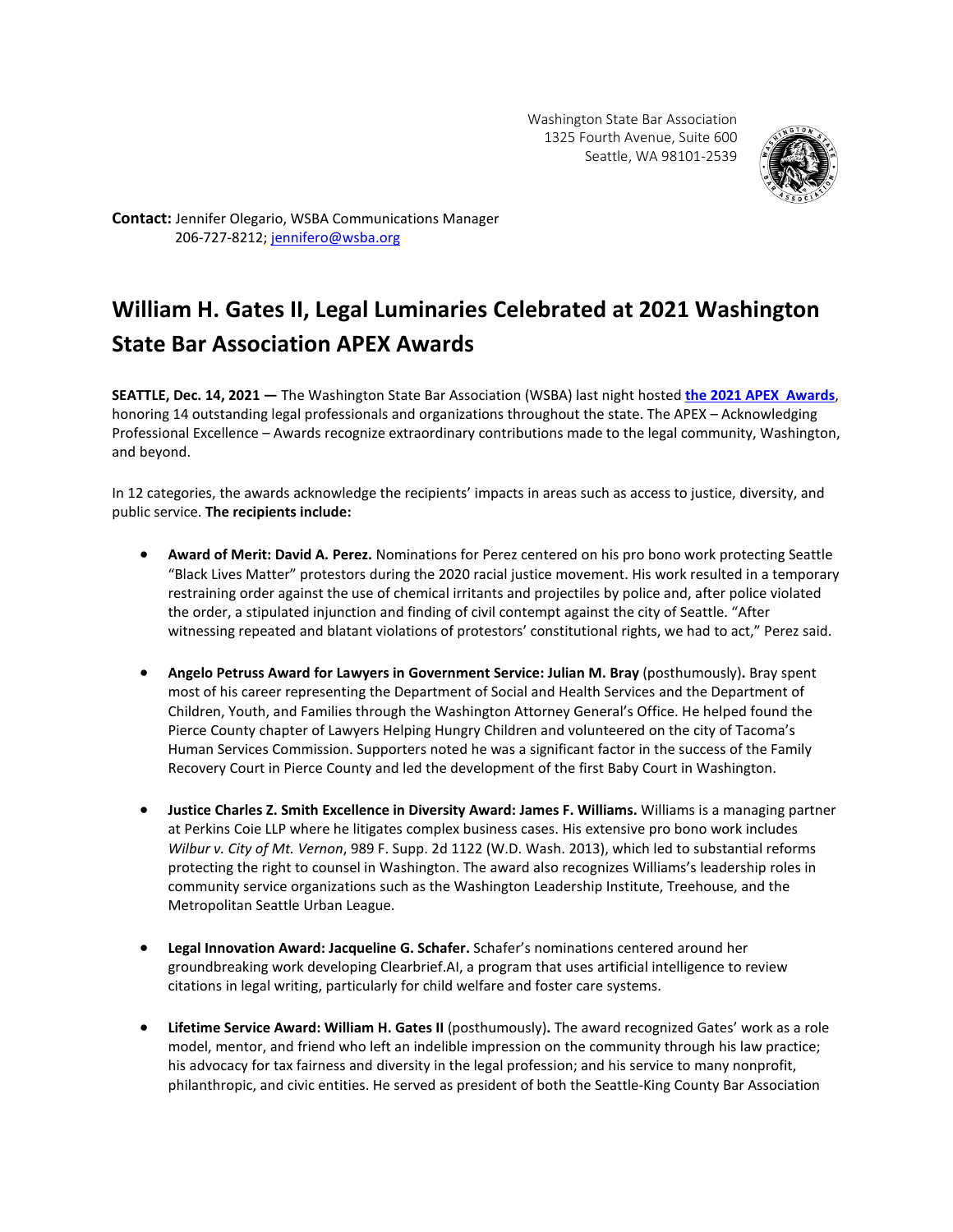(now the King County Bar Association) and WSBA.

- **Norm Maleng Leadership Award: Edmund R. Witter.** Witter serves the Housing Justice Project as the senior managing attorney. His nominators emphasized his commitment to racial justice and equity and his advocacy for improved housing legislation. They stressed that he "embodies commitment to access to civil legal aid, advocacy for marginalized communities, and a willingness to change the material conditions preventing tenants from fully exercising their rights."
- **Outstanding Judge Award: Chief Justice Gerry L. Alexander** (Ret.). Washington Supreme Court Chief Justice Alexander's nomination described how he personifies what the chief should be: smart, hardworking, humble, having a keen understanding of the law and stare decisis. He succeeded in adapting to changing times, maintaining the peace among his fellow justices, and dedicating his bench to public outreach.
- **Outstanding Young Lawyer Award: Paul Heer.** Heer's pro bono service goes far beyond the norm and includes a successful clemency petition unanimously supported by the state Clemency & Pardons Board. Many advocacy groups take advantage of Heer's advice and mentorship and use his pro bono work as a template in civil rights litigation and training for the next generation of advocates.
- **Pro Bono and Public Service Award (for Individual): Master Chief Petty Officer Sally A. Webster.** Webster took the unusual step of volunteering for the Navy Reserve five years after starting in the legal department at Microsoft, where she is now a senior attorney. She went on to serve tours of duty in Iraq and Afghanistan. She achieved the highest positions possible for an enlisted reservist, command master chief of the Navy Reserve Law Program and the senior enlisted advisor to the deputy judge advocate general for Reserve Affairs and Operations. She also volunteered with organizations helping unaccompanied immigrant children and Microsoft's military veteran employee network.
- **Pro Bono and Public Service Award (for Group): Virtual Help, a collaboration between Perkins Coie, Microsoft, and Legal Hope.** Virtual Help responded to domestic abuse survivors' urgent need for access to courts following the early coronavirus restrictions. The groups collaborated to create an innovative program facilitating remote access to courts and pro bono counsel.
- **Professionalism Award: Lt. Col. Melanie J. Mann.** Mann served as a Marine Corps Judge Advocate General (JAG) officer in prosecution and defense roles for many years before assuming the role of military judge in 2020. She maintained momentum on her docket and was instrumental in keeping recruits' basic training on schedule despite coronavirus restrictions. Her work also opened the door for the first transgender Marine recruits and the integration of women into combat roles. Prosecution and defense groups across the Marine Corps employ training and certification programs she developed.
- **Sally P. Savage Leadership in Philanthropy Award: Karen W. Murray.** Murray's supporters highlighted this distinguished social justice advocate's years of service as a public defender and mentor. Supporters particularly emphasized her enthusiasm for the King County Bar Association's Dr. Martin Luther King Jr. Luncheon Committee.

A recording of the full broadcast is available on-demand at [https://www.wsba.org/apex.](https://www.wsba.org/apex) Individual videos honoring each APEX award winner will be available on the [Washington State Bar Association YouTube channel.](https://www.youtube.com/user/WashingtonStateBar)

## **About the Washington State Bar Association**